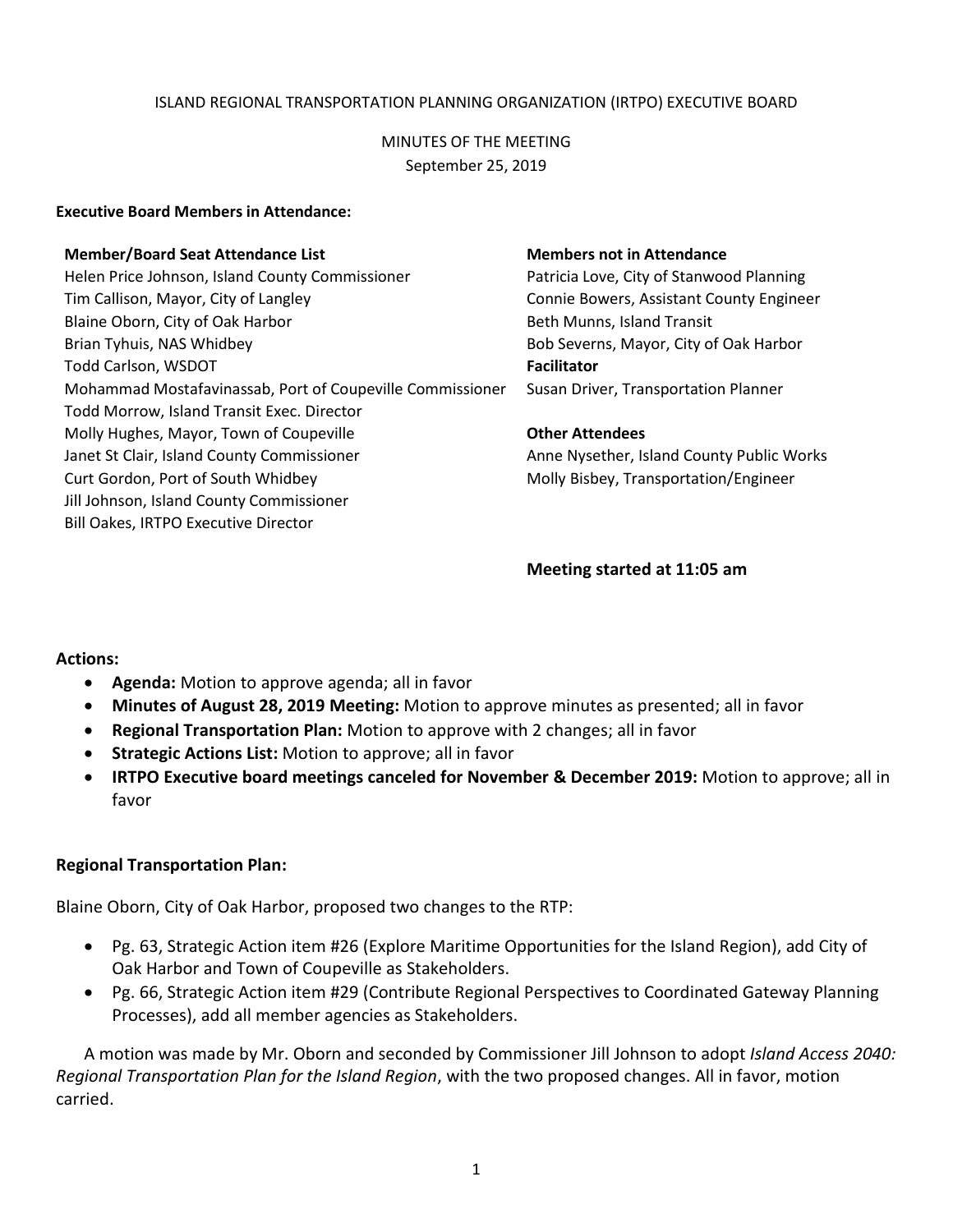# **Strategic Actions List for Strategic Fiscal Year:**

Comment and suggestions:

- For item #16, the light purple was eliminated. The background project coordination is ongoing, but falls under the category of inter-regional coordination, item #1.
- Island Transit may not move as quickly on some items if I-976 (Tim Eyman initiative) passes.

A motion was made by Commissioner Jill Johnson and seconded by Mr. Oborn, to approve the State Fiscal Year projects from the Strategic Action list. All in favor, motion carried.

# **WSDOT Projects:**

Todd Carlson, of WSDOT Mt. Baker Office, offered a presentation about an upcoming study of traffic patterns on SR 532 through Stanwood and discussion of possible short-term solutions.

## **New items:**

# **Curt Gordon, Port of South Whidbey:**

- Update on City of Mukilteo and Sound Transit conversation regarding parking.
- October 7, 2019, Mukilteo City Council meeting to discuss the shoreline updates with height regulations on shorelines. Discussion of recommendations from the State to use some of the regulations on the shoreline plan.
- After the Mukilteo City Council meeting, the Port of South Whidbey and Tulalip tribe will schedule a Pre-App conference with City of Mukilteo to move forward with developer's agreement to see if parking is even allowed.

# **Susan Driver, IRTPO:**

- Save the date for ribbon cutting on October 17. RSVP by Oct 6. Island transit will provide a bus/vehicle
- Discussion regarding Camano connection for disabled, elderly and low income commuters; working with Stanwood Camano Senior Center
- Upcoming meeting scheduled with Island Transit to discuss where the service gaps are and who we need to serve